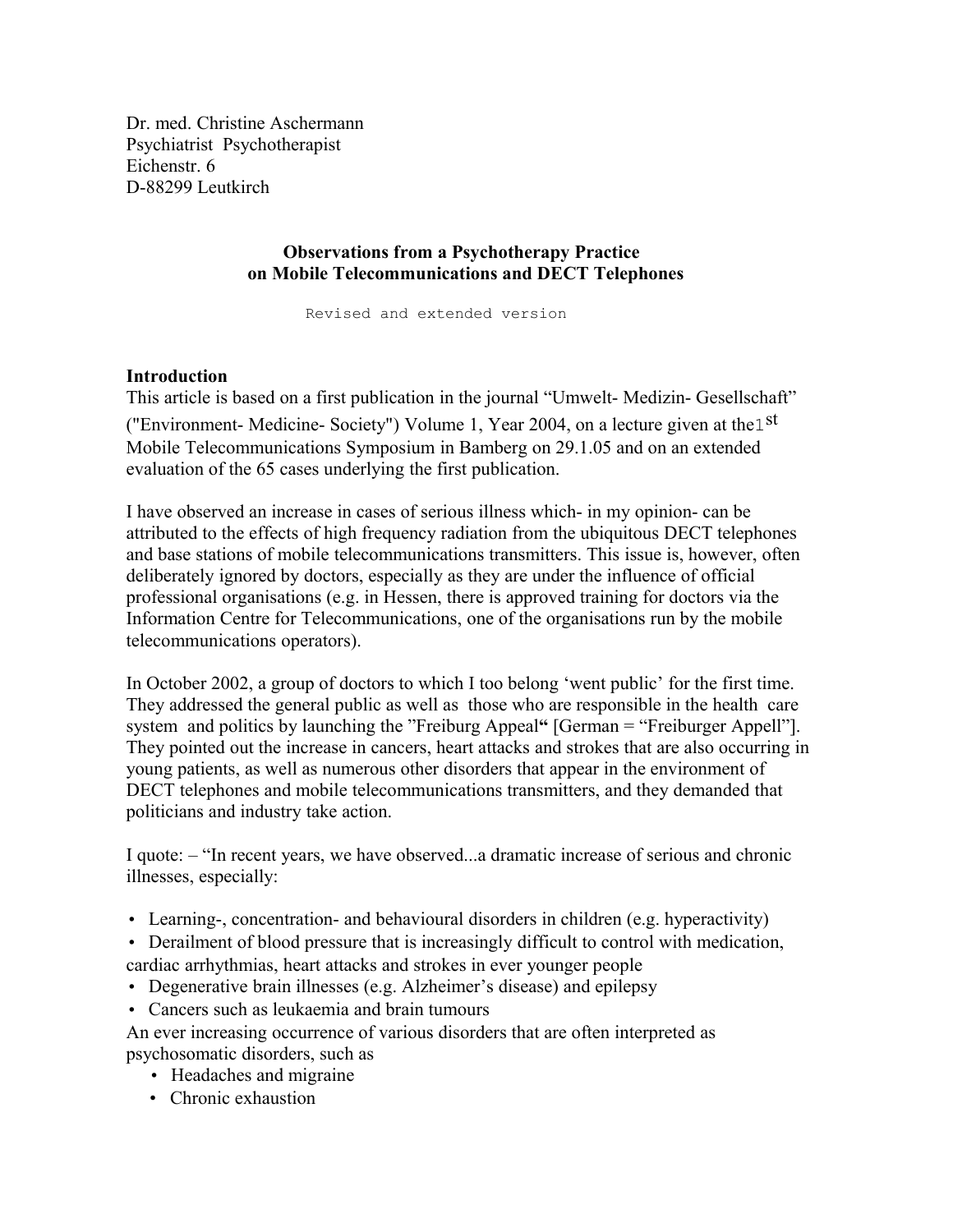Dr. Christine Aschermann 2 Observations- June 2009

- Inner agitation
- Insomnia and daytime tiredness
- Tinnitus
- Susceptibility to infections
- Nerve and soft tissue pains that cannot be explained by usual causes.

We can no longer believe that this is purely coincidental because too often, we are observing a marked increase in the number of specific illnesses in areas or in housing exposed to telecommunications radiation. Too often, the illnesses – which have existed for months or even years - improve or disappear in a relative short time following the reduction or elimination of a radiation exposure in the patients´ environment. Furthermore, too often, the measurements carried out by building biologists confirm exceptionally high electromagnetic radiation intensity at the location of our observations."

Those who are responsible in politics and the health care system have mainly failed to respond. Only in the Deutsche Aerzteblatt (official journal of the German medical association – Bundesaerztekammer) did an article ask the incredulous question: How could so many different symptoms possibly be attributed to one common underlying mechanism? However, the response of doctors and others working in the health care system as well as the general public was very gratifying. So far, over 36,000 (thirty six thousand) signatures have been collected from Germany, Austria, Switzerland, Italy, and also from countries further away such as Canada and New Zealand.

I am a psychiatrist and a psychotherapist, with an emphasis on psychotherapy. I have been in the profession since 1972. Since 1993, I have been running my own practice in Leutkirch, a small town with 12,000 inhabitants. This article should encourage an increased awareness of new phenomena presenting in the patients of a normal medical practice. As a medical practitioner running my own practice, I cannot provide a fundamental discussion of the subject of telecommunications that will comply with all scientific criteria. I refer to the extensive research on this topic which unfortunately has not included an investigation of the dwelling or work places of ill people to date**.**  I describe my observations of 65 patients, who randomly consulted my practice, which is a one-person practice with a free lance administrator.

Very often, it is stated in discussions of possible health damage from mobile telecommunications, that 'so far nothing is proven'. Official publications repeat in a prayer-wheel like fashion that 'further research is necessary'. The latter is indeed quite sensible, but does that mean that one should not take precautions? The task of finding the mechanism of action is the work of researchers, not that of established doctors. But, in order to do so one must recognise that symptoms do arise. By the way, Dr. Warnke stated a possible mechanism of action (via NO-metabolism) at the Mobile Telecommunications Symposium in Bamberg.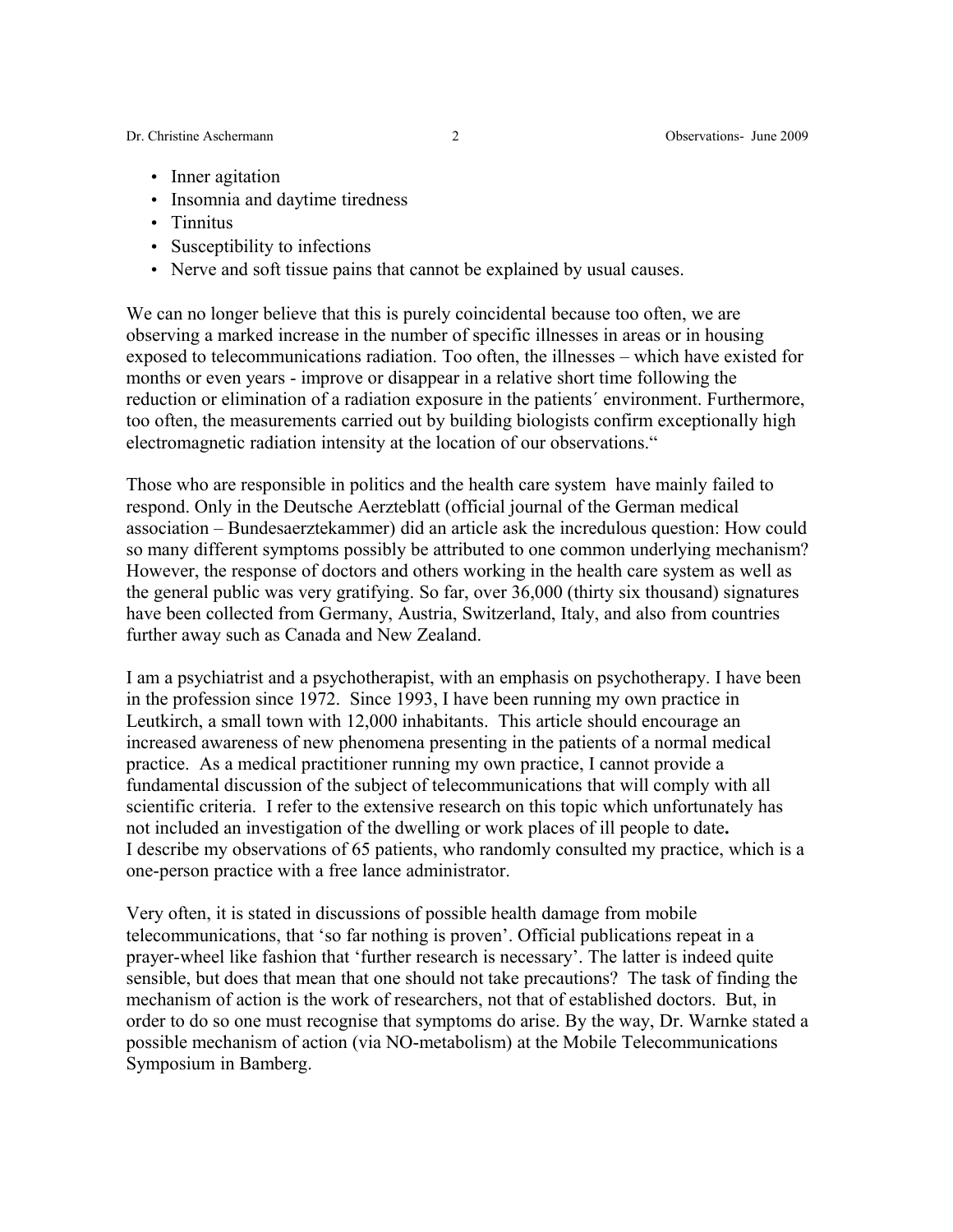Observation precedes explanation. Anybody familiar with science knows that whilst causal explanations often only have a short half-life, the underlying observations endure. I recall the well known anecdote about Newton who is believed to have discovered gravity when apples dropped from the tree in his garden. Or, Doctor Semmelweis, who, in Vienna during the 19th century, proved that puerperal fever during child birth could be prevented by hand washing – this was at a time when bacteria were not yet recognised as pathogens. He did not have any success with his colleagues, however, as he was ridiculed and ostracised and ended up in a psychiatric ward.

### **Early Observations and Considerations**

I developed an interest in mobile telecommunications, because of the ill people who have consulted my practice, and because of similar illnesses which I encountered in my personal environment. At the end of 1996/1997, I still had no knowledge at all of mobile telecommunications. It was about this time when patients first came to my practice with patterns of illness that clearly differed from the previously well known ones. Until then, I had been used to treating people suffering from psychoses, addictions, anxiety, depression, compulsions, psychosomatic diseases and personality disorders. Suddenly, however, patients came who I considered to be physically ill.

In retrospect, I believe that during those initial years, most presenting patients suffered from a severe pre-existing weakness, such as metal or chemical toxicity or infections with Lyme Disease, viruses etc.. Now, a different group of patients is consulting my practice, and they don't seem to suffer from the same degree of pre-existing damage. They do not appear to be as ill as the first group. At that time , in 1997, I could make no sense of the pattern of illness. Within one year I had collected 18 cases. During my search for an explanation, I wrote to the state and local public health authority and telephoned the Robert Koch Institute in Berlin. The latter knew nothing about an increased number of specific illnesses. At that point, my prime suspicion still was that we were dealing with an epidemic caused by a new type of virus.

I was particularly amazed that these people, who I considered to be physically ill, were now coming to **me,** to a psychiatrist and psychotherapist. Consulting a psychiatrist or psychotherapist is generally considered embarrassing. However, these patients' degree of suffering was high enough to push them across the threshold of shame because they felt that something was not quite right in their heads. Many attributed the cause to psychological problems, but these are part of life. What the people were lacking, was the capacity to manage the problems and to overcome them.

Some of the patients' descriptions sounded very dramatic. They almost always reported sleep disorders, marked weakness, head, limb and joint pains, with or without fever, hair loss and, only after being asked, forgetfulness and parapraxis (an action failing inadvertently to complete a person´s intention)**.** The most conspicuous visual symptoms were a somewhat swollen face, sometimes featuring cushion-shaped swellings under the eyes, fixed beady eyes as they are typical of fever or hyperthyroidism, a reddened or palegrey, strained looking face, as well as swellings on the hands, hand joints and less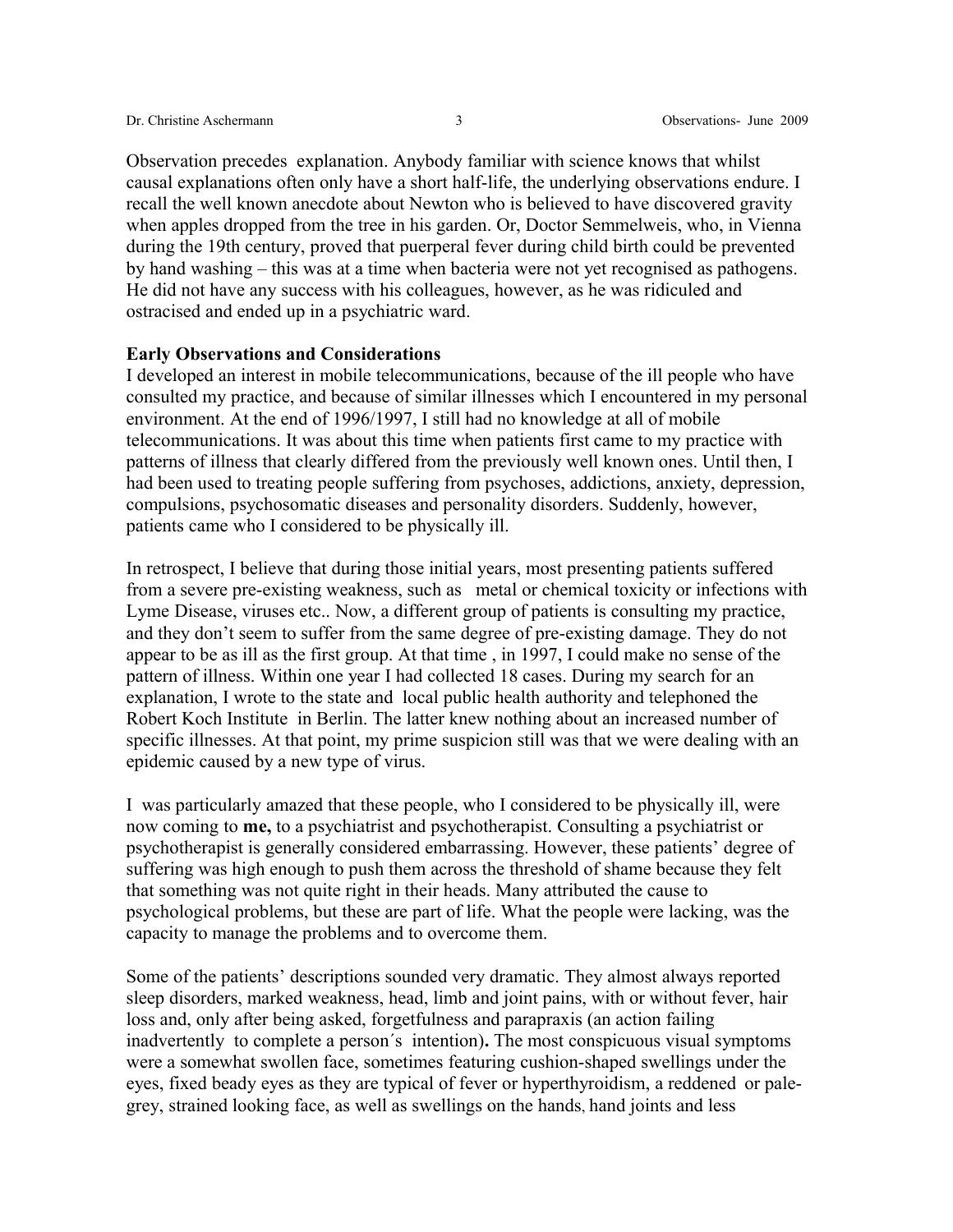#### frequently on the feet.

Psychologically, the patients appeared restless, depressive-anxious or aggressive-irritable. Routine laboratory tests, which were carried out by the family doctors, showed that some suffered from leukocytosis, an increase of the white blood cells, or slight increase of transaminases, that is to say, an increased level of specific liver enzymes. Initially, I considered this to be a consequence of a new kind of viral infection. Yet, this was not confirmed by the health authorities and the Robert Koch Institute. After collecting the first 18 cases further patients came to me with the same symptoms. Later several patients were diagnosed with chronic fatigue syndrome (CFS), fibromyalgia or multiple chemical sensitivity syndrome (MCS). In several others, there was a persistent Epstein Barr virus infection, the so-called glandular fever. However, it did not present in its classic form, but rather in its chronic form that often is not detected by the doctors.

It was not until 1999 that I became aware of the phenomenon of the mobile telecommunications after receiving reports about events which had occurred on farms situated in close vicinity of mobile phone base stations (cattle deaths, deformities, miscarriages). I subsequently contacted several farmers in Leutkirch who were having problems. Eventually, I also learned about the role of the cordless DECT phones in this context.

By now, I had already personally registered an increased number of the newly described illness pattern in specific areas of the town and I now associated these with the location of the mobile phone base stations. Furthermore, I asked the patients about DECT telephones in their homes and in their neighbourhood. Up until April 2003, I reviewed numerous cases with similar symptoms. 65 of these formed the basis of my publication, 28 were selected for a tabular presentation in the journal "Umwelt- Medizin- Gesellschaft" ("Environment-Medicine- Society").

### **Procedure**

The criteria for the selection of these 65 cases were as follows:

Adults aged below 80 years, presence of a visible local mobile telecommunications base station and /or presence of a DECT telephone in their own home or in the neighbourhood. (Whether or not a DECT telephone was involved was ascertained using the operating instructions or by a discussion with the neighbour) It must be added that during 1997- 2000 DECT telephones were not yet as widely used as at the time of writing this paper in 2005.

Using the town plan of Leutkirch, I marked the location of the two mobile phone base stations in the city centre on the map. I also surveyed the transmitters in the other communities some of my patients lived in.

The largest proportion of the patients' homes is situated within a radius of 800 metres. The homes of two severe cases are 800 and 900 metres away, respectively, and are to be found in the overlapping areas of two transmitters. In a third case, a patient, who suffered from a severe MCS symptoms for many years, the house was situated 950- 1000 metres away. Initially, there were two base stations in the city, one on top of a tower block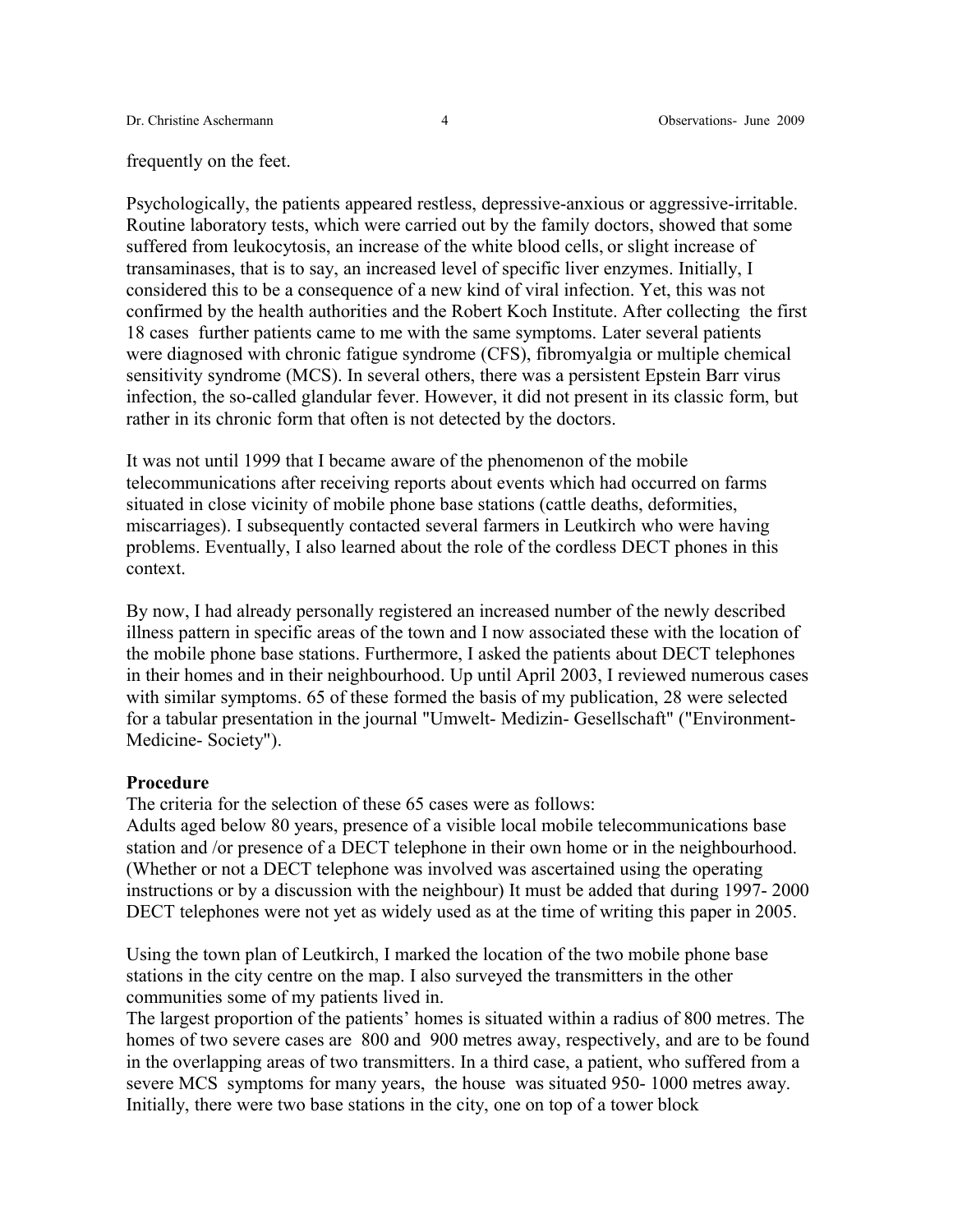on a hillside above a residential area. The other base station, a huge mast, is on an industrial site, with adjacent residential areas. The Old Town is situated somewhat further away and densely built up.

Interestingly, there were no cases with similar symptoms from the old town.<sup>[1](#page-4-0)1</sup> I also record two cases from Isny, one from Bad Wurzach and one from Waltenhofen.

## **A New Illness Pattern- Alarming Brain Disorders**

Psychological abnormalities and varied physical complaints (so-called somatoform disorders) of unidentifiable origin are often interpreted by the general physicians as psychologically caused or psychosomatic.

There is indeed also the opposite case: a female patient of mine, who is a successful business woman, was told by her GP that she could not possibly suffer from fibromyalgia – I had suggested this as a probable diagnosis to her. I suspect, the GP viewed fibromyalgia as a psychological disorder and he simply could not imagine that someone who is so proficient and successful could become ill with it.

The decisive proof of a non-psychogenic cause is provided by the organic brain disorders of these patients and the physical weakness which is also observed in most cases. The patients do not spontaneously complain about it because of a sense of shame. When training young nurses, I have always stressed that they should pay attention to organic brain disorders in old people, which are primarily disruptions of the sense of orientation**.** One does not normally find such symptoms in the new type of patients. Instead, the symptoms found are amongst others:

• Memory loss

• Parapraxis: when carrying out routine tasks (e.g. putting butter into the bread bin, putting cigarettes into the refrigerator. One female patient wept heavily as she remarked that she had urinated on the lid of the WC-bowl)

- Difficulty finding words
- Concentration disorders

 Typical statements are: "It's driving me mad", "It is all too much for me", "I do not know myself any more", "I'm always losing my temper". This causes depression, even suicidal tendencies, aggressive-irritable mood or a mixture of both.

In individual cases, patients also behave manically, that is to say, very psyched-up with euphoric mood. I remember a female who just had been made redundant, jumping euphorically from one subject to another during our consultation. She spoke very quickly, she was dressed up to the nines and and wore heavy make-up. Her home was in the immediate proximity of a transmitter. I believe that this phenomenon often exists but the relationship is not generally recognised. For example, the young mobile phone users

<span id="page-4-0"></span><sup>1</sup> Nowadays, there are more base stations to be found in the town, e.g. UMTS (G3) in the Old town on a roof and at the top of the huge mast.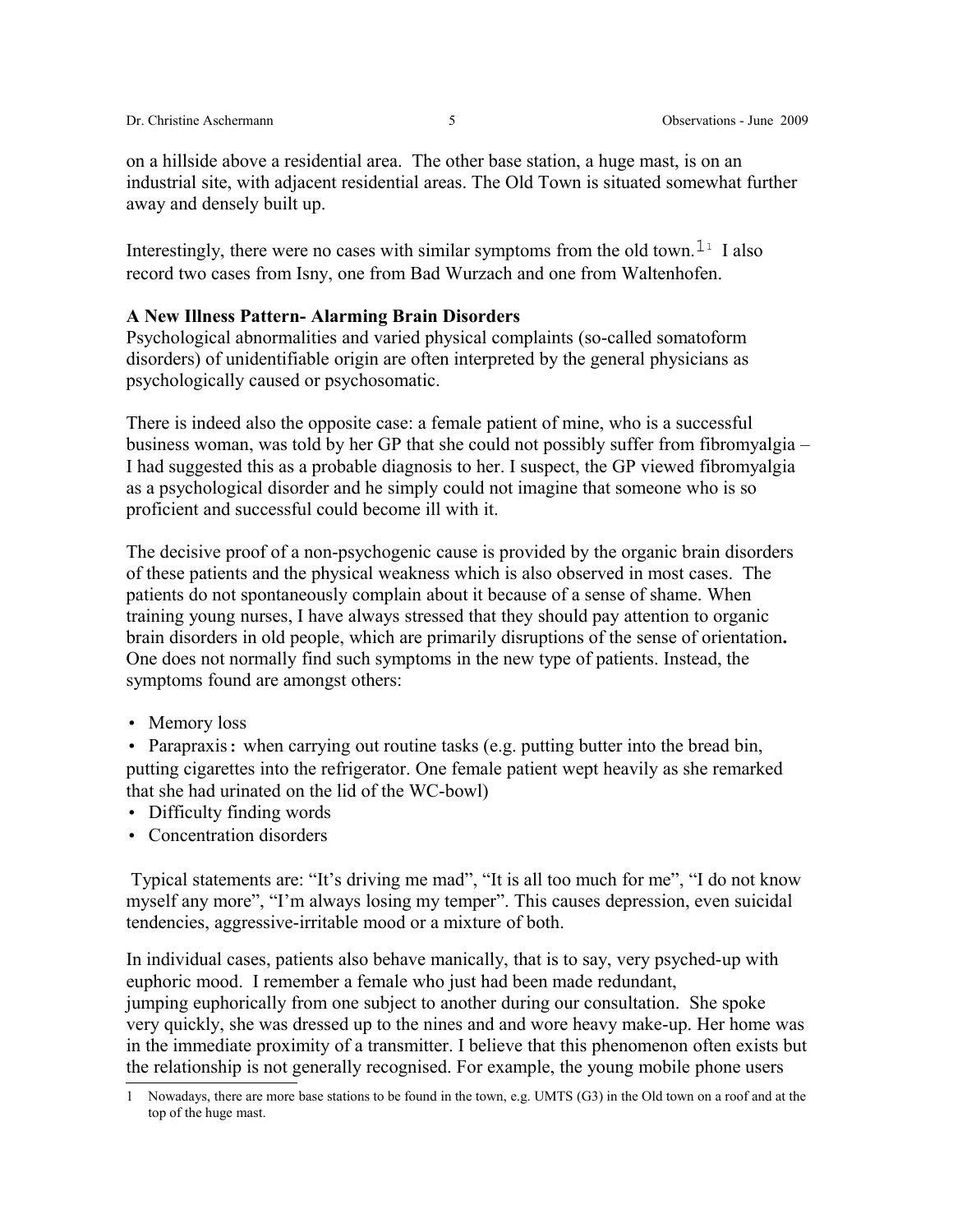who keep talking, gesticulating, screwing their eyes and are completely oblivious to their environment as long as they have the phone glued to their ear. Perhaps, it is even considered desirable by some to be on such a high.

The physical symptoms are of an intensity that has not been known to date:

- Headaches,
- Hypertonic derailment of the blood pressure, which can hardly be controlled by medication, cardiac arrythmias,
- Pain in muscles and joints,
- Chronic fatigue and tiredness,
- Circulatory disorders,
- Thrombosis and infarction.(One patient had a central venous thrombosis of the eye, that is to say, he became blind in the eye.)
- Furthermore: Sudden hearing loss, tinnitus, dizziness,
- Hormonal disorders:

 Via one father and one mother, I learned about two children suffering from growth hormone disorder, the boy also had diabetes and epileptic attacks. Irregularities of the hormone that regulates urine excretion (antidiuretic hormone, ADH) occurred in two young men**.** Thyroid hormone levels become altered, as well as the sex hormones. Patients have to be examined because of abdominal cysts, some of them so large that they have to be surgically removed.

In the first publication, I presented my cases in the form of a table. Sex, age, start date of my treatment and, for patients who had been seeing me before the onset of their symptoms, the beginning of the specific symptoms was recorded. Questions were asked about exposure to metal or chemicals (the amalgam exposure could be simply determined by looking in the mouth), about earlier and present psychological stress, about DECT telephone and general electrosmog from equipment such as computers etc., about illnesses in the surrounding area, about mobile telecommunications transmitters near the workplace. I estimated the distance of the home from the transmitter using the town plan.

# **Results**

The data are not always complete because they have been obtained retrospectively from the medical records and the original case taking had not been done with a scientific study in mind. Therefore, the given numbers are not scientifically robust. Moreover, it must be considered that my observations feature a selection of patients who coincidentally consulted my psychotherapy practice and not that of other colleagues.

**Age:** between 21 and 79 years, mean: 42.9 years. The largest proportion of cases is thus middle-aged between 30 and 55 years. Ratio men to women: 15:50, viz. 1:3.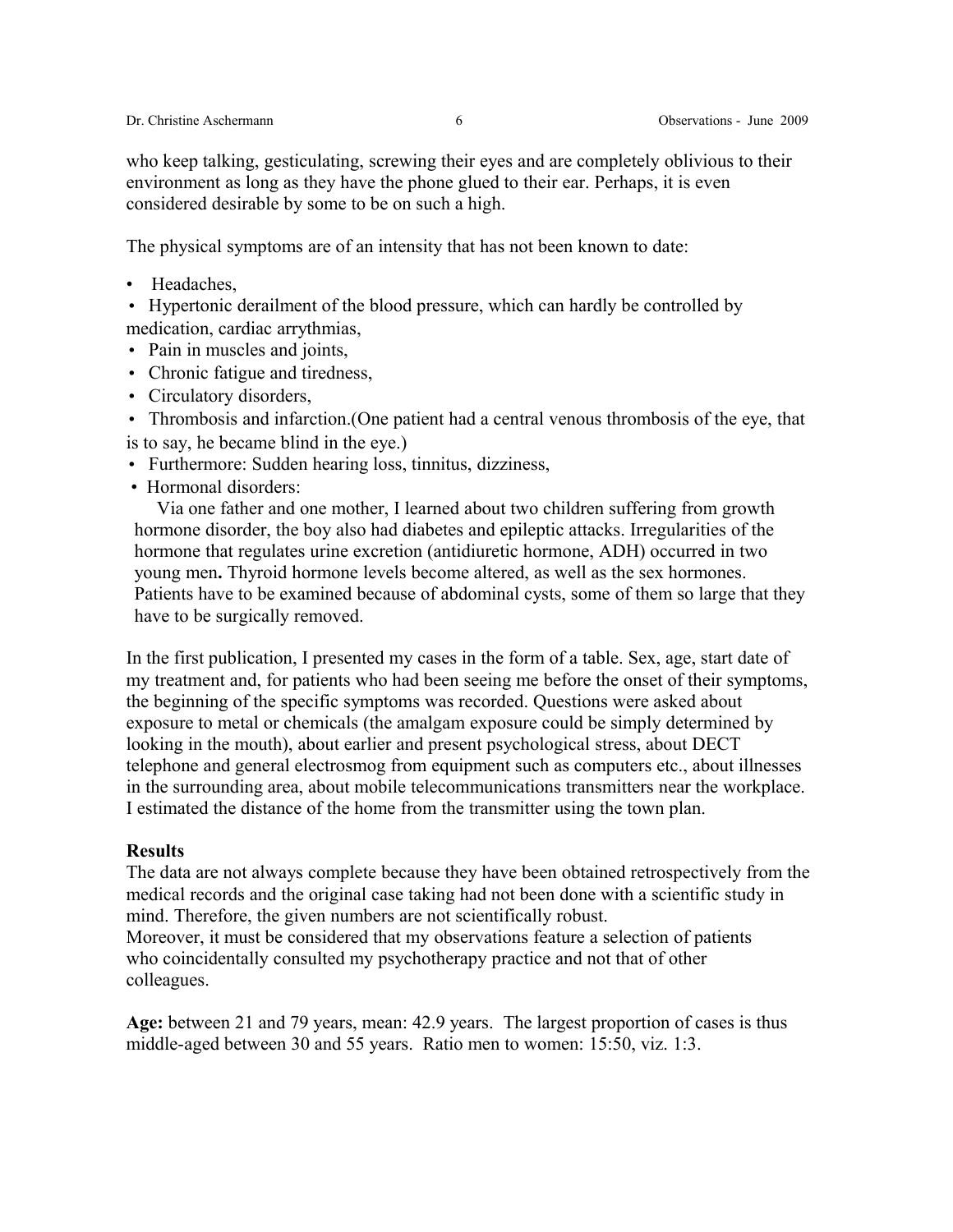**Table 1** 

| $ Age$ [Years]       | No. of Cases |
|----------------------|--------------|
|                      |              |
| $ 21 - 25 $          |              |
| $\overline{26 - 30}$ |              |
| $31 - 35$            | 8            |
| $36 - 40$            | 12           |
| $41 - 45$            | 10           |
| $46 - 50$            | 10           |
| $\sqrt{51 - 55}$     |              |
| $\sqrt{56 - 60}$     | 4            |
| $61 - 65$            |              |
| $66 - 70$            |              |
| $\sqrt{71-75}$       |              |
| $76 - 80$            |              |

The **pre-existing psychological conditions** or stresses, as far as they could be established, are very variable, ranging from anorexia to heart and anxiety neurosis, depression, compulsions, hyperactivitity, neurodermitis, psychoses, traumatisation caused by imprisonment in the former German Democratic Republic [GDR], learning difficulties, foreign origin lacking German language skills, amongst others.

It is easier to categorise the **pre-existing somatic conditions**:

•A metal exposure was stated or observed 44 times (67.7 %), tooth fillings using amalgam or gold, metal prosthesis, metal jewellery, piercings), in 19 cases it was not asked about, in two cases it was expressly denied.

- •Chemical exposure 8x ,
- •Alcohol and drugs 6x
- Mould in the home 1x
- •Radiofrequency exposure:
	- •Mobile telecommunications 49x
	- •DECT telephone only (no base station in vicinity): 16x
	- Double exposure from mobile telecommunications and DECT existed in 7 cases,
	- in 2 cases it was questionable,
	- •In 5 patients from 1997/98, DECT was not asked about,
	- 35 later patients stated they were not exposed to it,
- •Additional exposure from electronic and electric equipment:
	- •Computer 7x
	- •Radio alarm clock 3x
	- •High tension power lines 2x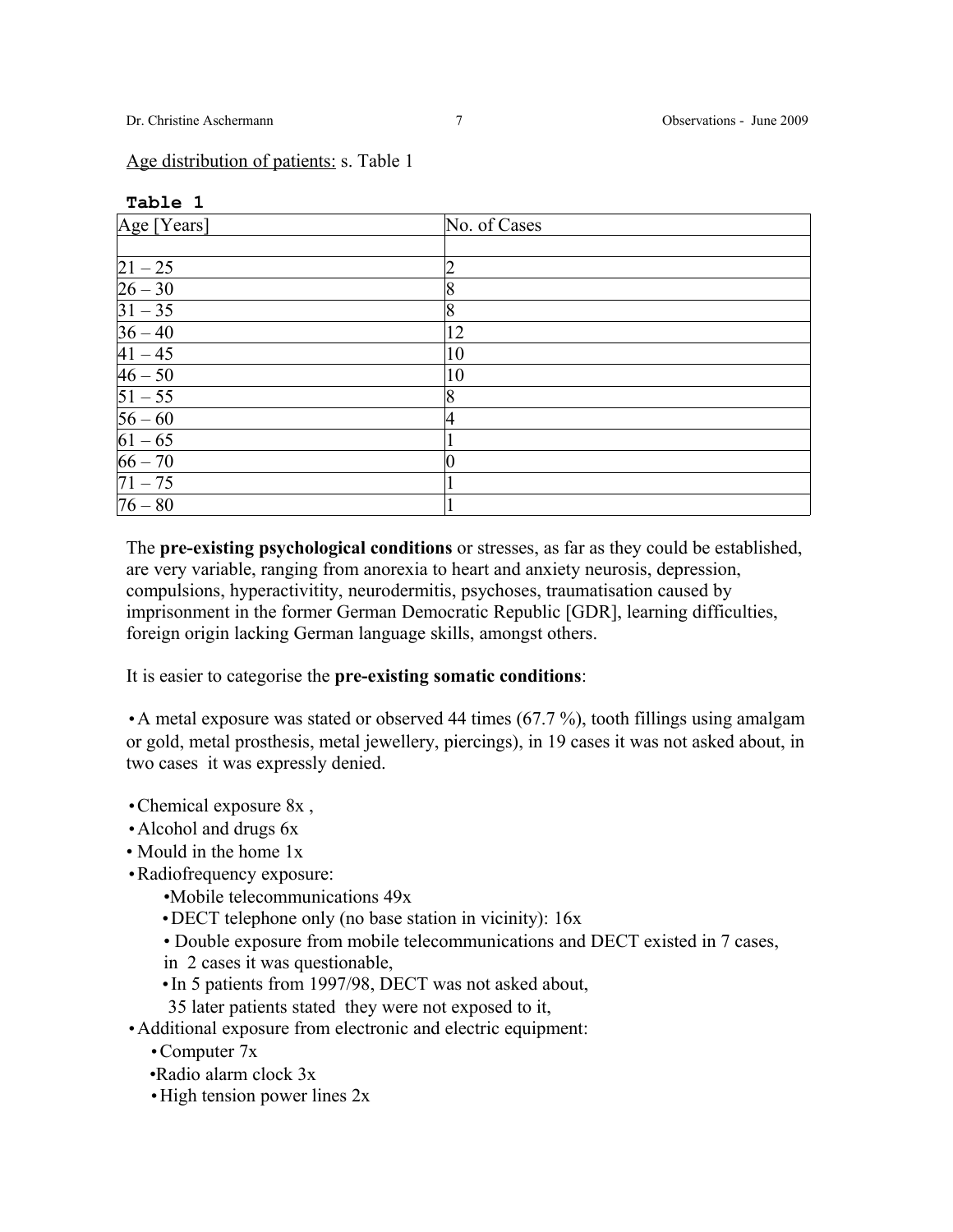- Neon tubes 1x
- Fire brigade telecommunications 1x
- •Taxi radio communications 1x
- •Only the global statement that the workplace is very highly exposed 1x

Multiple entries were possible. In 6 cases no particular exposure was stated, in 19 cases the data are missing.

The **distances** from mobile phone base stations and the number of cases : s. Table 2

|  | <b>Table 2</b> (The distances given are approximations.) |  |
|--|----------------------------------------------------------|--|
|  |                                                          |  |

| Distances from the mobile phone base stations [metres] |      |  | No. of Cases |
|--------------------------------------------------------|------|--|--------------|
|                                                        |      |  |              |
| $Up$ to                                                | 10   |  |              |
| 10 to                                                  | 100  |  | 8            |
| $100$ to                                               | 200  |  |              |
| $200$ to                                               | 300  |  | a            |
| $300$ to                                               | 400  |  |              |
| $400$ to                                               | 500  |  |              |
| $500$ to                                               | 600  |  | q            |
| $600$ to                                               | 700  |  |              |
| $700$ to                                               | 800  |  |              |
| 800 to                                                 | 900  |  |              |
| $900$ to                                               | 1000 |  |              |

Since the radiation spreads irregularly, the distance from the mobile phone transmitters can only constitute a rough measure for the exposure. Actual exposure will vary, e.g. at a distance of 50 metres, it will depend on whether the residence lies in the main beam, which may partly be the case in homes on higher floors in tower blocks facing the transmitter, or whether it concerns a basement home. At 600 metres distance, e.g., it will depend on whether the residence is situated in the densely built-up Old Town or situated on a hillside above it.

As a general rule, the **presenting symptoms** vary a lot: There are the typical physical symptoms I described earlier such as the swelling of the face and perhaps of the limbs, the shining eyes, the organic brain disorders and the almost ubiquitous sleep disorders.

However, there are often other symptoms which are subjectively more important to the patient. In two cases, my notes state: many changing symptoms. Concerning the main symptoms, there are multiple entries, headaches are so frequently stated that I have only mentioned them if the patient particularly stressed their occurrence.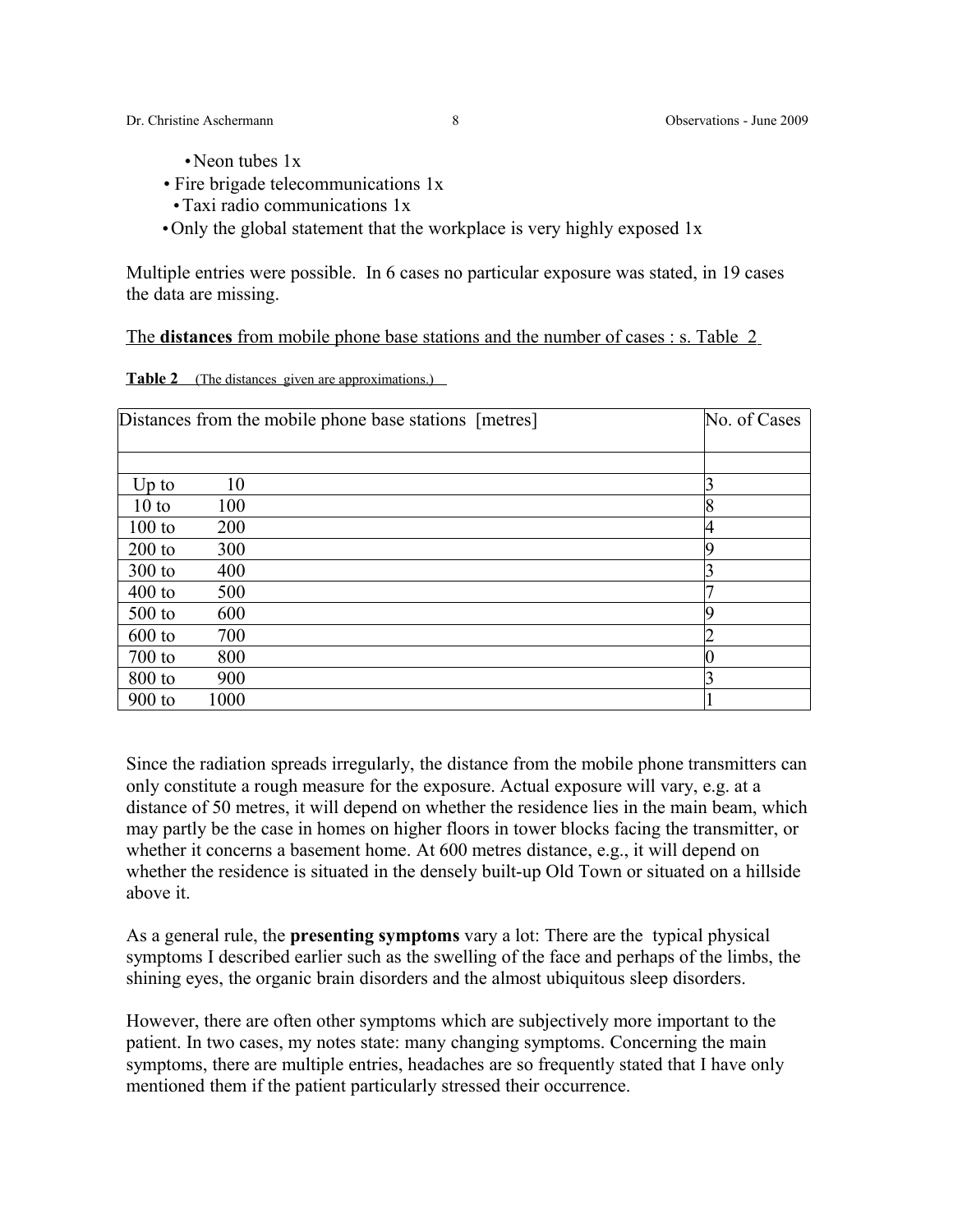Physical symptoms: in decreasing frequency (please note that the data are not complete)

- Inflammation of the jaw bone 16x (24.6 %!) (arising during the duration of the therapy, usually the dentist extracted several teeth, 1x a root-treatment was carried out),
- Weakness, exhaustion, tiredness 12x, as distinct from, in the degree of severity, CFS (Chronic Fatigue Syndrome) 5x

•Cardiac arrhythmias, Hypertension: 9x

- •Headaches (explicitly stated) 7x
- MCS (Multiple Chemical Sensitivity) 3x
- Spine problems
- Abdominal complaints, nausea  $3x^2$  $3x^2$
- •Thrombosis 3x, one in the eye, one in haemorrhoids and one in the leg.
- Fibromyalgia 2x ,
- •Joint pains 2x
- •Rash 2x
- Hair loss 2x

• Incontinence 2x (in a 52 year old woman and a 61 year old woman), perhaps caused by the swelling of the tissues,

• Stroke 2x (in a 79 year old woman and in a 41 year old woman, the latter with open foramen ovale (hole in the wall between the upper chambers of the heart), who immediately suffered a recurrence following discharge from hospital into the home environment, this time with paralysis on the other side (under 2 transmitters and DECT),

- •Toxic Parkinson syndrome 1x (in a 52 year old woman),
- Fever 1x.
- Inflammations: recurrent arthritis 1x (in the woman with toxic Parkinson's syndrome)
- Abscesses 1x
- Recurrent inflammation of the gall bladder and life threatening pancreatitis following gall bladder operation 1x (during the course of the psychotherapy)
- Infectious illnesses: Tests were not routinely carried out for infectious diseases, in individual cases the family doctor carried out the relevant tests at my request. One case of Lyme Disease was already previously known. In several patients, increased

titres of the Epstein Barr Virus were found, two carried Lyme Disease, in one case a Borna Virus illness was verified.

- Uncontrollable diabetes mellitus (whilst well controlled at the hospital, it immediately derailed again at home) 1x
- •Outbreak of a dementia illness 1x
- Gynaecological problems:
	- •Ovarian cysts 2x
	- •Menstrual disorders are often not stated as they so frequent they are considered the norm
	- •Premature labour pains and pre-eklampsia 1x (in the same woman),

<span id="page-8-0"></span><sup>2</sup> The symptoms of gastroesophageal reflux disease, which is very much on the increase, are now becoming a significant part of the overall picture.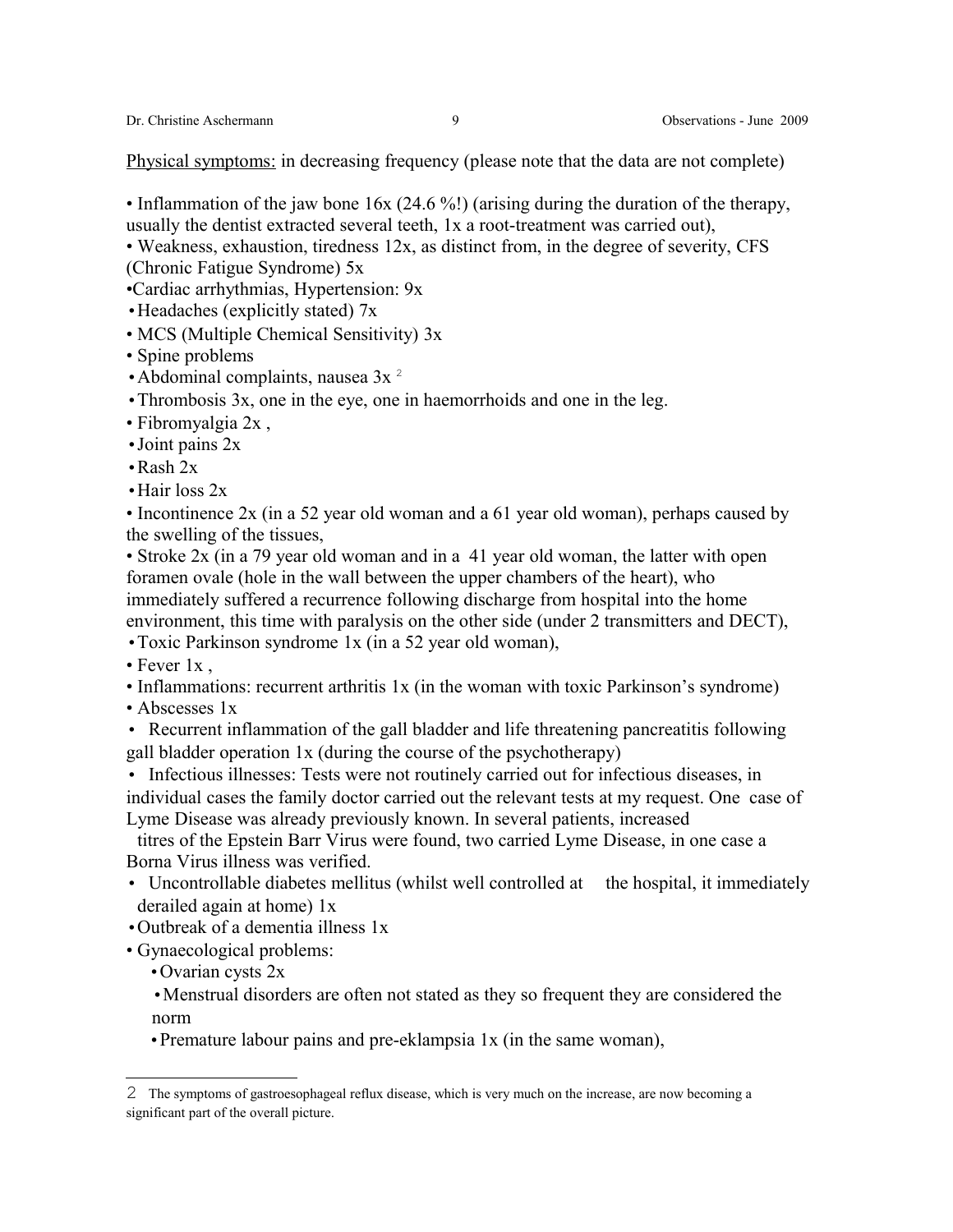Dr. Christine Aschermann 10 Observations - June 2009

• Miscarriage 1x.

Let me stress: In a general medical practice, it would not be unusual to encounter these complaints and symptoms, but for a psychotherapy practice, the increased number of patients complaining about these symptoms is a novelty.

I have never before witnessed the outbreak of so many serious symptoms to this extent during on-going therapy.

## Psychological symptoms:

- Depression, crying 19x
- Anxieties, panic attacks, phobias 9x
- •Hypomania 3x
- •Manic-depressive illness, the onset of which coincided with the start of exposure from DECT 1x

 $\bullet$ <sup>[3](#page-9-0)</sup>

.

Illnesses occurring in the vicinity are often reported spontaneously – mostly they concern family members living in the same home or neighbours living in the same apartment block or in the same street. The question referring to illnesses occurring in the vicinity was answered positively 37 times. It should be noted that they are not referring to "minor ailments", but rather to serious illnesses such as asthma, stroke, rheumatoid arthritis, delusional jealousy, suicide attempt, alteration of the growth hormone level (in two children, see above), of the anti-diuretic hormone (night-time enuresis in two young men in one family, who lived approx. 10 metres away from the mobile phone transmitter), severe acne in 3 young people.

Due to the financial cost, measurements of the exposure from the mobile phone transmitter were only carried out 3 times. The building biologist who conducted the measurements considered them unacceptably high. However, I was never given the exact data.

Following my advice, the DECT telephones were turned off at least temporarily or at night in 6 cases (out of 16 DECT cases, 37 %), leading to an improvement in 5 cases. The symptoms of two cases improved by moving away from the area exposed by the mobile phone base station into the Old Town and a new built estate respectively. Relief could also be noticed with temporary removal from the source of exposure by going on holiday (in the case of the patient with Borna virus). In one case the symptoms were reduced as a result of removal of dental amalgam and metal detoxification.

### **Case studies**

By way of illustration I present several case studies:

\* A man presenting a very intense form of the clinical picture, with swollen face,

<span id="page-9-0"></span><sup>3</sup> In the meantime, two female patients**-** outside of the group of 65 cases – presented with clearly paranoid symptoms under high frequency exposure.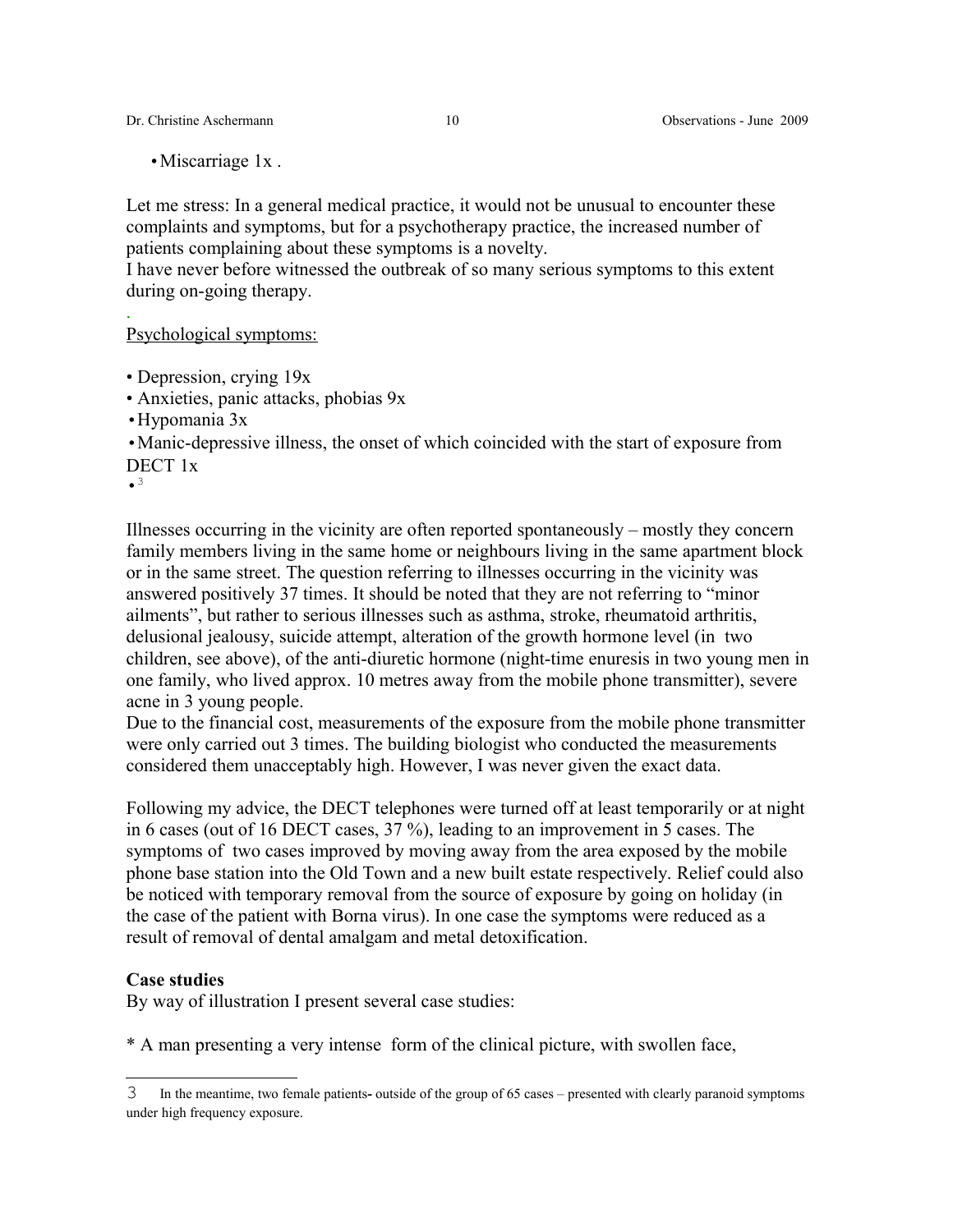bulging eyes, sinus infection: He had two DECT telephones and six computers in his office which he also slept in. In addition, he suffered from extreme weakness. As a cyclist, he used to cycle up to 200 kilometres per day. Now, he found that his muscles suddenly became stiff when he sat on the cycle. I diagnosed amalgam toxicity, which according to my observations, is usually aggravated by high frequency exposure. However, he did not want to accept that the DECT telephone might be the cause of his symptoms. He said: "Oh, if I do not have one, then the neighbour will have one**".** His wife and children also felt unwell and very hectic. She moaned: "I cannot stand it any longer with this man!" He voiced: "Some day, I am going to murder somebody!"<sup>[4](#page-10-0)</sup>

\* An elderly patient immediately became better after she had turned off her DECTtelephone.

\* Quite a bad case: A 34 year old man, infected with Borna Virus, had headaches, depression and became very aggressive, in fact, he screamed at me. He finally also developed tinnitus, cardiac arrhythmias and repeatedly collapsed on the toilet during the night. On holiday, he felt much better. The wife was likewise very hectic and exhausted. Recently, I met the husband in the street, he had lost a lot of weight, with very shiny eyes. The wife had separated from him.

\* A female patient with chronic fatigue syndrome, an illness that was still unknown to me in 1997. The patient described, how she could no longer walk, not even for ten minutes, and had severe tinnitus. The husband had suffered for half a year from chronic polyarthritis in his hands.

\* A 39 year old employee of a telecommunications company suffered from anxieties and cardiac arrythmias, when she drove to work in the morning. She was convinced that it was psychological. On further questioning, I found out that the anxiety only occurred when she drove into the courtyard of the firm where she worked, which had several mobile telecommunications transmitters on its roof. She stated that she felt particularly bad during meetings with 10 of her colleagues sitting near her with their mobile phones and DECT telephones switched on: She felt like running out of the room screaming. She wore metal jewellery on her ears, neck, hand and foot joints, which undoubtedly contributed to the of her symptoms.

\* A 49 year old female patient with a delusional depression and back complaints, probably in terms of fibromyalgia, reported that both her adolescent sons had wet the bed in one particular night. In her delusion she believed that it was her fault as she had tested her TENS equipment on the boys which had been prescribed by her orthopaedist. her children suffered from **s**acne, the daughter in addition from menstrual disorders and hair loss.

<span id="page-10-0"></span><sup>4</sup> Actually, this patient was normally a "nice guy", ready to help others, and his remark shows the degree of his emotional uproar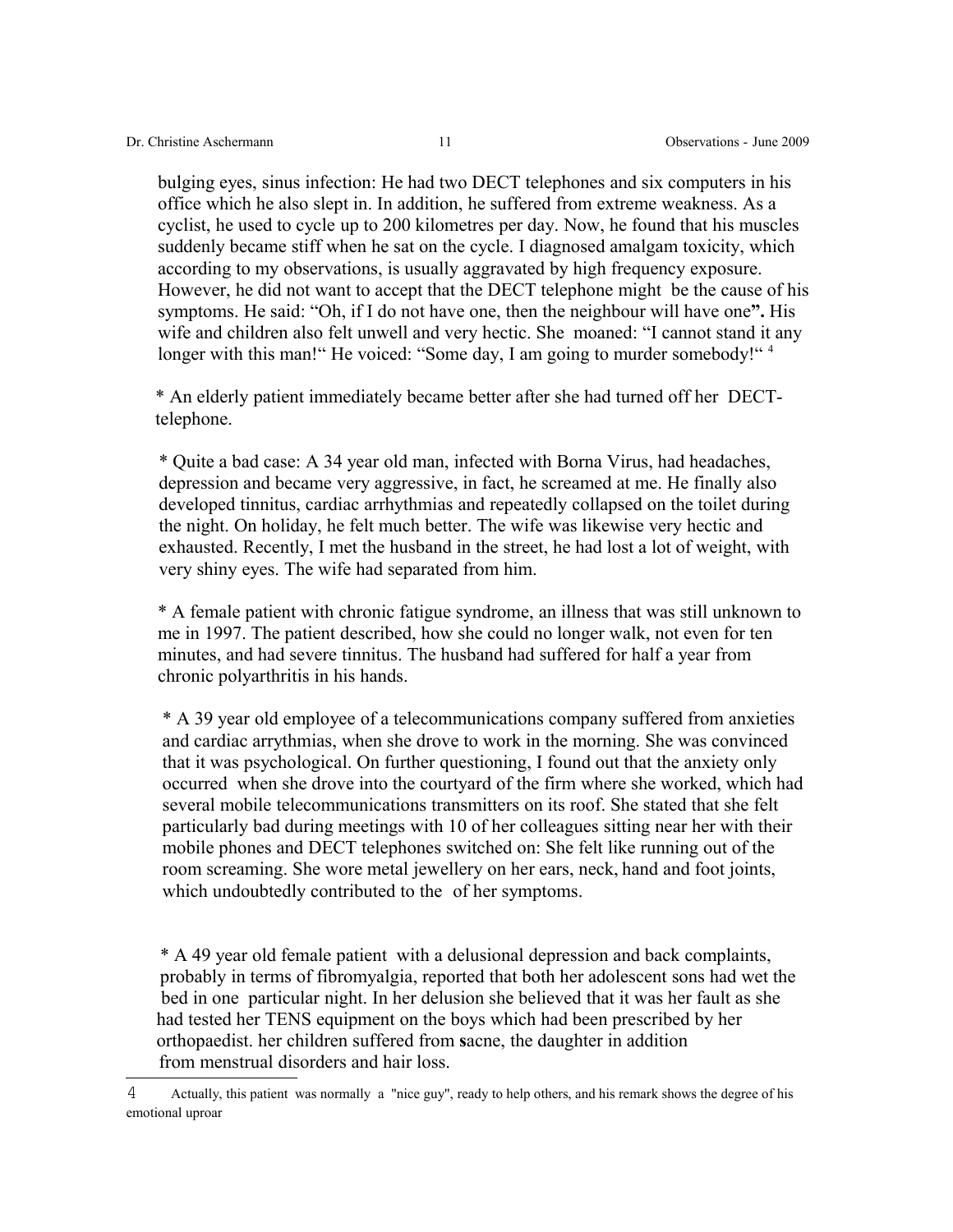\* A 28 year old Turkish patient regularly presented with conspicuous restless leg movements, grimaces and impetuous gestures during her psychotherapy sessions. Restless leg syndrome is another one of those recently much more frequently described illnesses, the cause of which is unclear. Then, one day, she sat there smiling friendly and quietly. As she was talking I found out that her mobile phone was faulty and she therefore was unable to telephone with her boyfriend for hours at night as she normally did (she had placed the mobile phone near to herself in bed). During the following two appointments she was similarly quiet. When she was given a new mobile phone**,** the nervous symptoms reappeared.

Finally, I would also like to mention the traumatised asylum seekers, who were accommodated in a residential home at approx. 500 metres from the transmitter. They presented the well known symptoms in an extreme form. Before the roll-out of the mobile telecommunications, I also treated foreigners and traumatised people, but they never presented symptoms of that kind.

I dare to presume that many of the so-called post-traumatic stress disorders are caused by high frequency exposure.

## **For Discussion**

As a psychotherapist, I am used to closely observe my patients, therefore, even such a discrete symptom as "glassy" eyes does not escape me. This phenomenon is well known with fever and with hyperthyroidism. It may be caused by a toxic irritation of the thermal regulation centre in the hypothalamus.

It is noticeable that many patients needed to have tooth extractions carried out because of "suppuration". This was probably caused by a chronic anaerobic inflammation of the jaw bone. It is more than just a coincidence that two thirds of all cases suffer from exposure to metal in the body and a high percentage of these also suffer from some kind of chemical exposure. I had to specifically ask for these exposures to be declared, as they are not usually spontaneously self-declared by the patients.

Why do these patterns of illness evade the established family doctors so frequently and why are they rated as being psychologically caused? It is correct that the patients present psychological symptoms, but they are caused by abnormal physiological changes in the brain functions. Often, for example, logorrhoea is present, a torrent of words that can hardly be stopped.

Laboratory results are often not helpful as a means of detection. Furthermore, many doctors lack the time to show an interest in the numerous symptoms and most patients do not mention them spontaneously; indeed they themselves see no relationship e. g. between headaches, ischialgia and depression with weepiness. Symptoms considered in isolation bring no gain in knowledge, only the overview of all symptoms makes the extent of the